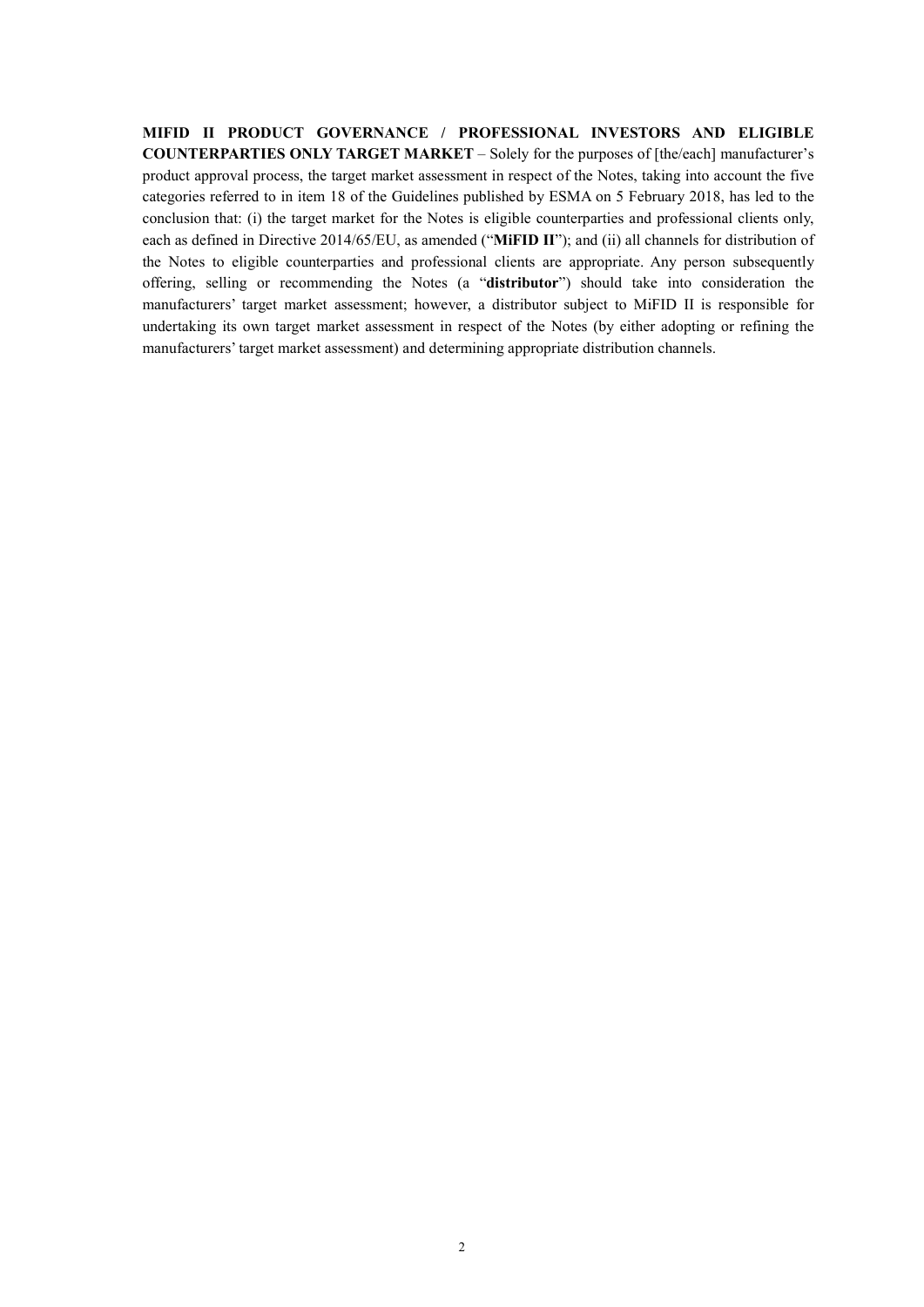Final Terms dated 23 October 2020



# **BPCE**

# Legal Entity Identifier (LEI): 9695005MSX1OYEMGDF46

Euro 40,000,000,000 Euro Medium Term Note Programme for the issue of Notes

SERIES NO: 2020-46 TRANCHE NO: 1 CNH 325,000,000 3.57 per cent. Senior Preferred Notes due 27 October 2030 (the "Notes")

Dealer

**HSBC**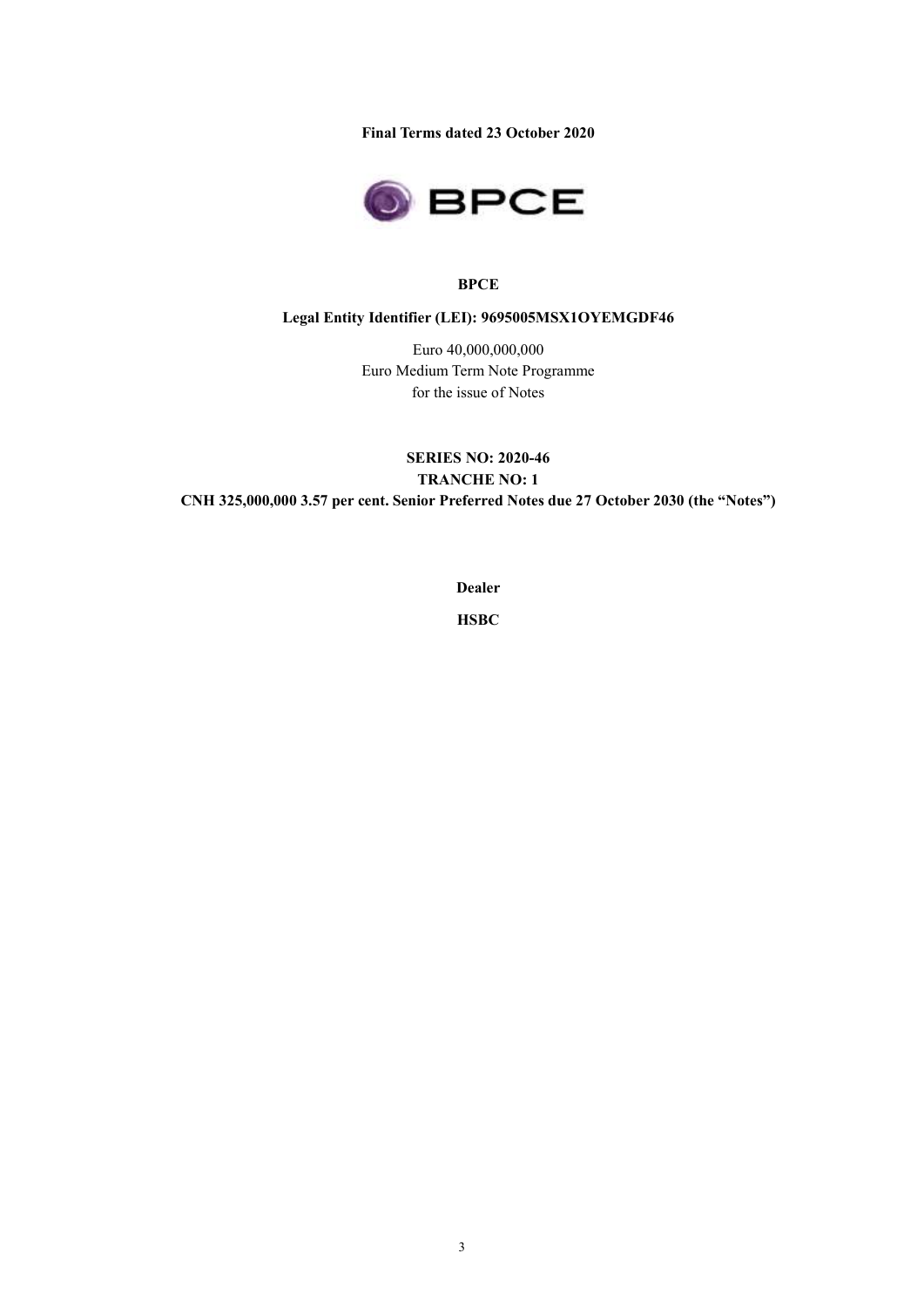### PART A – CONTRACTUAL TERMS

Terms used herein shall be deemed to be defined as such for the purposes of the Conditions (the "Conditions") set forth in the base prospectus dated 21 November 2019 which received approval number n°19-539 from the Autorité des marchés financiers (the "AMF") on 21 November 2019 (the "Base Prospectus"), the first supplement to the Base Prospectus dated 18 February 2020 which received approval number n°20-044 from the AMF, the second supplement to the Base Prospectus dated 3 April 2020 which received approval number n°20-116 from the AMF, the third supplement to the Base Prospectus dated 24 April 2020 which received approval number n°20-156 from the AMF, the fourth supplement to the Base Prospectus dated 3 June 2020 which received approval number n°20-236 from the AMF, the fifth supplement to the Base Prospectus dated 11 August 2020 which received approval number n°20-389 from the AMF and the sixth supplement to the Base Prospectus dated 23 September 2020 which received approval number n°20- 472 from the AMF (together, the "Supplements"), which together constitute a base prospectus for the purposes of the Prospectus Regulation.

This document constitutes the Final Terms of the Notes described herein for the purposes of the Prospectus Regulation and must be read in conjunction with such Base Prospectus as so supplemented in order to obtain all the relevant information. The Base Prospectus and the Supplements are available for viewing at the office of the Fiscal Agent or each of the Paying Agents and on the website of the AMF (www.amf-france.org) and copies may be obtained from BPCE, 50 avenue Pierre Mendès-France, 75013 Paris, France.

| $\mathbf{1}$            | Issuer:                                                                          | <b>BPCE</b>                                                                                                                                                                                |
|-------------------------|----------------------------------------------------------------------------------|--------------------------------------------------------------------------------------------------------------------------------------------------------------------------------------------|
| $\mathbf{2}$            | Series Number:<br>(i)                                                            | 2020-46                                                                                                                                                                                    |
|                         | Tranche Number:<br>(ii)                                                          | 1                                                                                                                                                                                          |
| 3                       | Specified Currency or Currencies:                                                | Offshore Chinese Renminbi ("CNH")                                                                                                                                                          |
| $\overline{\mathbf{4}}$ | <b>Aggregate Nominal Amount:</b>                                                 |                                                                                                                                                                                            |
|                         | Series:<br>(i)                                                                   | CNH 325,000,000                                                                                                                                                                            |
|                         | Tranche:<br>(ii)                                                                 | CNH 325,000,000                                                                                                                                                                            |
| 5                       | <b>Issue Price:</b>                                                              | 100 per cent. of the Aggregate Nominal Amount                                                                                                                                              |
| 6                       | Specified Denomination(s):                                                       | CNH 1,000,000                                                                                                                                                                              |
| 7                       | <b>Issue Date:</b><br>(i)                                                        | 27 October 2020                                                                                                                                                                            |
|                         | <b>Interest Commencement Date:</b><br>(ii)                                       | <b>Issue Date</b>                                                                                                                                                                          |
| 8                       | <b>Interest Basis:</b>                                                           | 3.57 per cent. per annum Fixed Rate<br>(further particulars specified below)                                                                                                               |
| 9                       | Maturity Date:                                                                   | 27 October 2030                                                                                                                                                                            |
| 10                      | Redemption Basis:                                                                | Subject to any purchase and cancellation or early<br>redemption, the Notes will be redeemed on the<br>Maturity Date at 100 per cent. of their nominal amount                               |
| 11                      | Change of Interest Basis:                                                        | Not Applicable                                                                                                                                                                             |
| 12                      | Put/Call Options:                                                                | Not Applicable                                                                                                                                                                             |
| 13                      | Status of the Notes:<br>(i)                                                      | Senior Preferred Notes                                                                                                                                                                     |
|                         | Dates of the corporate authorisations<br>(ii)<br>for issuance of Notes obtained: | Decision of the <i>Directoire</i> of the Issuer dated<br>24 March 2020 and decision of Mr. Jean-Philippe<br>BERTHAUT, Responsable Emissions Groupe of the<br>Issuer, dated 16 October 2020 |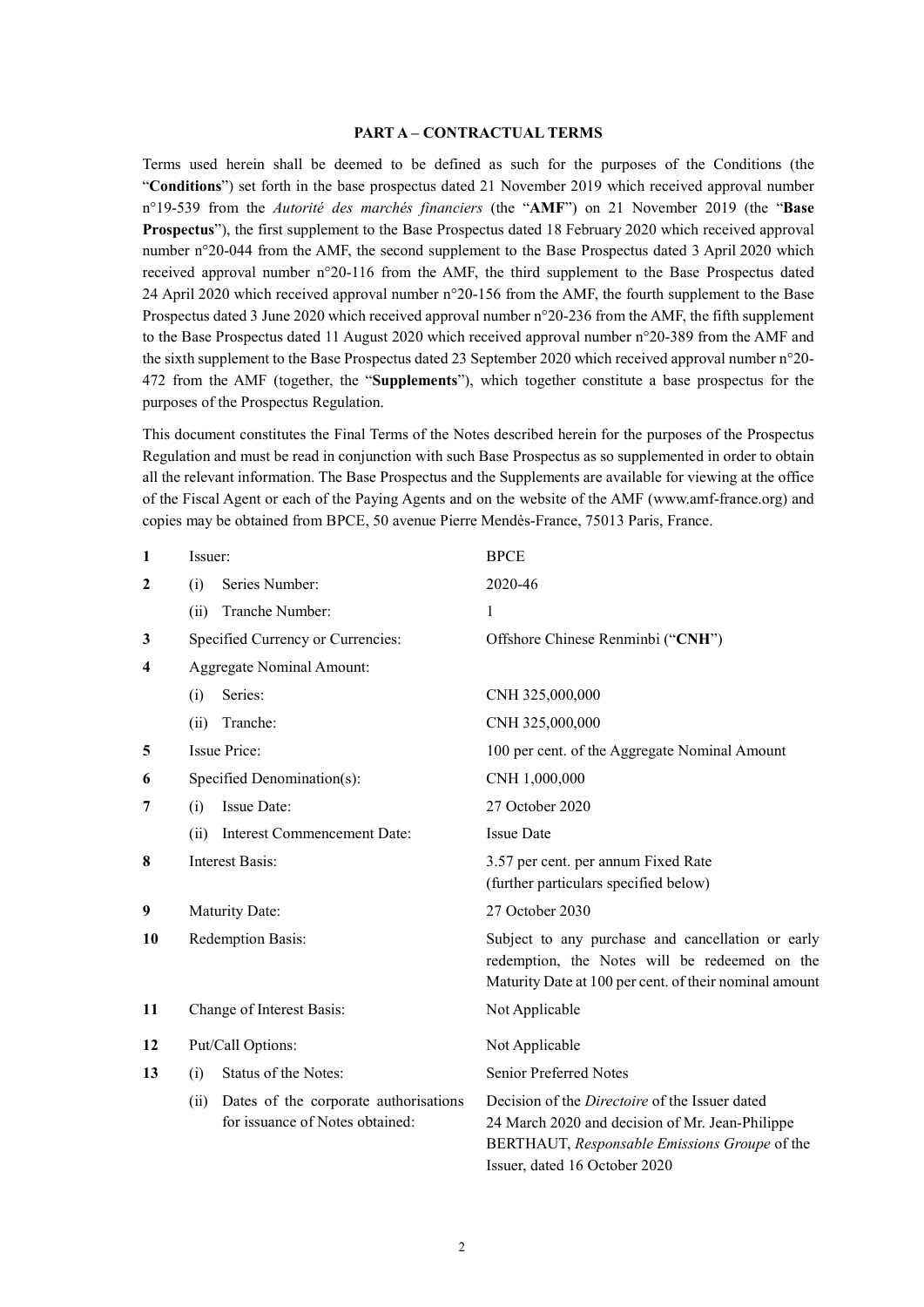# PROVISIONS RELATING TO INTEREST (IF ANY) PAYABLE

| 14 | <b>Fixed Rate Note Provisions</b>                                                                               | Applicable                                                                                                                                                                    |
|----|-----------------------------------------------------------------------------------------------------------------|-------------------------------------------------------------------------------------------------------------------------------------------------------------------------------|
|    | Rate of Interest:<br>(i)                                                                                        | 3.57 per cent. <i>per annum</i> payable in arrear on each<br><b>Interest Payment Date</b>                                                                                     |
|    | Interest Payment Date(s):<br>(ii)                                                                               | 27 October in each year commencing on 27 October<br>2021 up to and including the Maturity Date, adjusted<br>in accordance with the Business Day Convention<br>specified below |
|    | (iii) Fixed Coupon Amount:                                                                                      | CNH 35,700 per Note of CNH 1,000,000 Specified<br>Denomination                                                                                                                |
|    | (iv) Broken Amount(s):                                                                                          | Not Applicable                                                                                                                                                                |
|    | Day Count Fraction:<br>(v)                                                                                      | Act/365 (Fixed)                                                                                                                                                               |
|    | (vi) Resettable:                                                                                                | Not Applicable                                                                                                                                                                |
|    | (vii) Determination Dates:                                                                                      | Not Applicable                                                                                                                                                                |
|    | (viii) Business Day Convention                                                                                  | Modified Following Business Day Convention<br>(unadjusted)                                                                                                                    |
|    | calculating<br>(ix) Party responsible<br>for<br>(if)<br>Amounts<br>the<br>Interest<br>not<br>Calculation Agent) | Not Applicable                                                                                                                                                                |
|    | Payments on Non-Business Days<br>(x)                                                                            | As per Conditions                                                                                                                                                             |
| 15 | Floating Rate Note Provisions                                                                                   | Not Applicable                                                                                                                                                                |
| 16 | Zero Coupon Note Provisions                                                                                     | Not Applicable                                                                                                                                                                |
| 17 | <b>Inflation Linked Interest Note Provisions</b>                                                                | Not Applicable                                                                                                                                                                |
|    | PROVISIONS RELATING TO REDEMPTION                                                                               |                                                                                                                                                                               |
| 18 | Call Option                                                                                                     | Not Applicable                                                                                                                                                                |
| 19 | Put Option                                                                                                      | Not Applicable                                                                                                                                                                |

Applicable

Not Applicable

21 Final Redemption Amount of each Note CNH 1,000,000 per Note of CNH 1,000,000 Specified Denomination

22 Inflation Linked Notes – Provisions relating to the Final Redemption Amount:

20 MREL/TLAC Disqualification Event Call

23 Early Redemption Amount

Option:

 (i) Early Redemption Amount(s) of each Senior Note payable on redemption upon the occurrence of an MREL/TLAC Disqualification Event (Condition 6(g)), if applicable, a Withholding Tax Event (Condition 6(i)(i)), a Gross-Up Event (Condition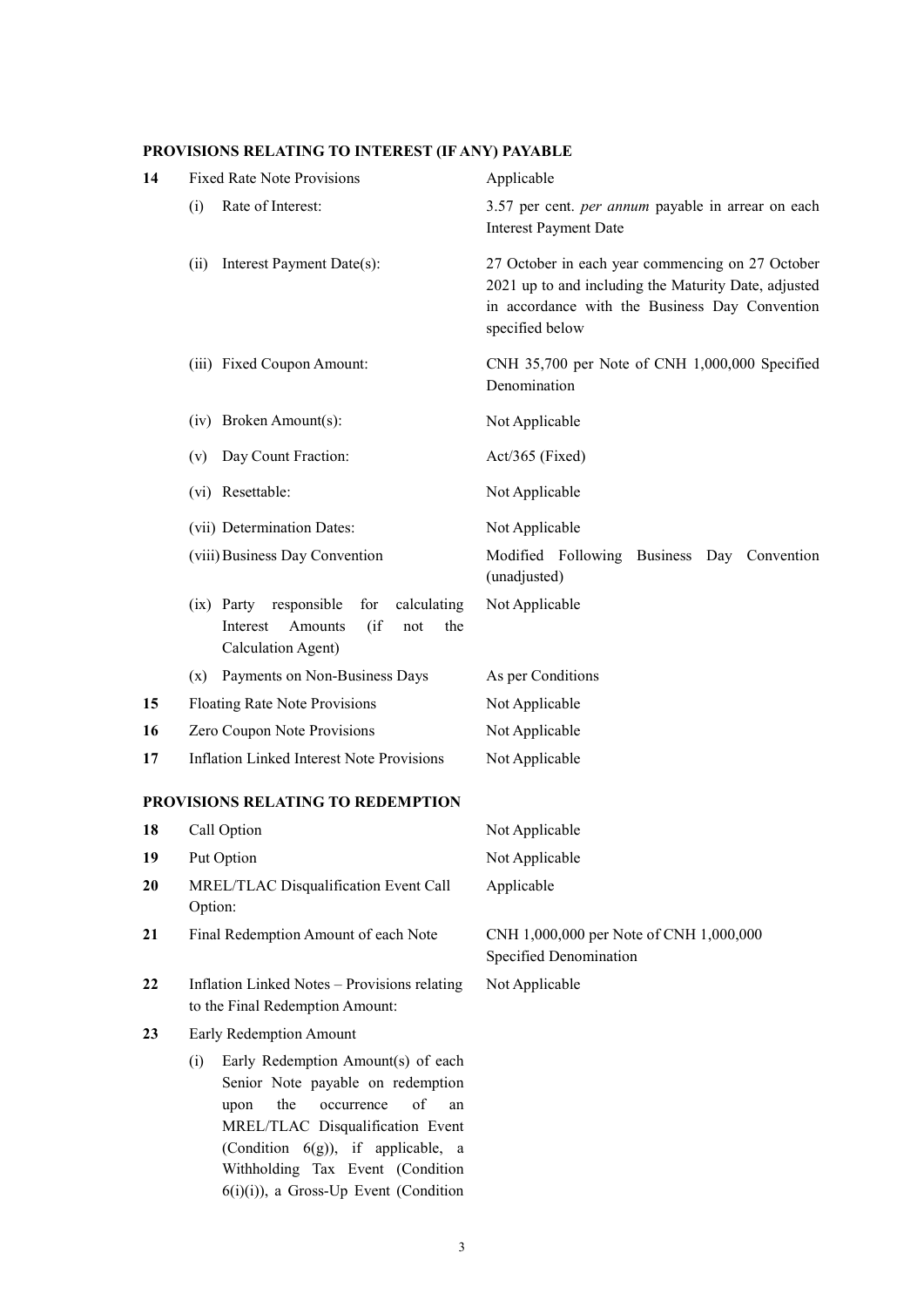$6(i)(ii)$  or for Illegality (Condition 6(l)):

- (ii) Early Redemption Amount(s) of each Subordinated Note payable on redemption upon the occurrence of a Capital Event (Condition 6(h), a Withholding Tax Event (Condition 6(i)(i), a Gross-Up Event (Condition 6(i)(ii)) or a Tax Deductibility Event (Condition 6(i)(iii)): Not Applicable
- (iii) Redemption for taxation reasons permitted on days others than Interest Payment Dates (Condition 6(i)): Yes
- (iv) Unmatured Coupons to become void upon early redemption (Materialised Bearer Notes only) (Condition 7(f)): Not Applicable

### GENERAL PROVISIONS APPLICABLE TO THE NOTES

| 24 | Form of Notes:                                                                                                          | Dematerialised Notes                                                                                   |
|----|-------------------------------------------------------------------------------------------------------------------------|--------------------------------------------------------------------------------------------------------|
|    | Form of Dematerialised Notes:<br>(i)                                                                                    | Bearer form (au porteur)                                                                               |
|    | Registration Agent:<br>(ii)                                                                                             | Not Applicable                                                                                         |
|    | Temporary Global Certificate:<br>(iii)                                                                                  | Not Applicable                                                                                         |
|    | (iv) Applicable TEFRA exemption:                                                                                        | Not Applicable                                                                                         |
| 25 | Financial Centre(s):                                                                                                    | Hong Kong, Beijing, New York and TARGET                                                                |
| 26 | Talons for future Coupons or Receipts to be<br>attached to Definitive Notes (and dates on<br>which such Talons mature): | Not Applicable.                                                                                        |
| 27 | Details relating to Instalment Notes:<br>amount of each instalment, date on which<br>each payment is to be made:        | Not Applicable                                                                                         |
| 28 | Redenomination provisions:                                                                                              | Not Applicable                                                                                         |
| 29 | Purchase in accordance with applicable<br>French laws and regulations:                                                  | Applicable                                                                                             |
| 30 | Consolidation provisions:                                                                                               | Not Applicable                                                                                         |
| 31 | Meeting and Voting Provisions (Condition                                                                                | Contractual Masse shall apply                                                                          |
|    | $11$ :                                                                                                                  | Name and address of the initial Representative:                                                        |
|    |                                                                                                                         | As per Condition $11(c)$                                                                               |
|    |                                                                                                                         | Name and address of the alternate Representative:                                                      |
|    |                                                                                                                         | As per Condition $11(c)$                                                                               |
|    |                                                                                                                         | The Representative will receive a remuneration of<br>EUR 2,000 (excluding VAT) per year so long as any |

CNH 1,000,000 per Note of CNH 1,000,000 Specified Denomination

of the Notes remains outstanding.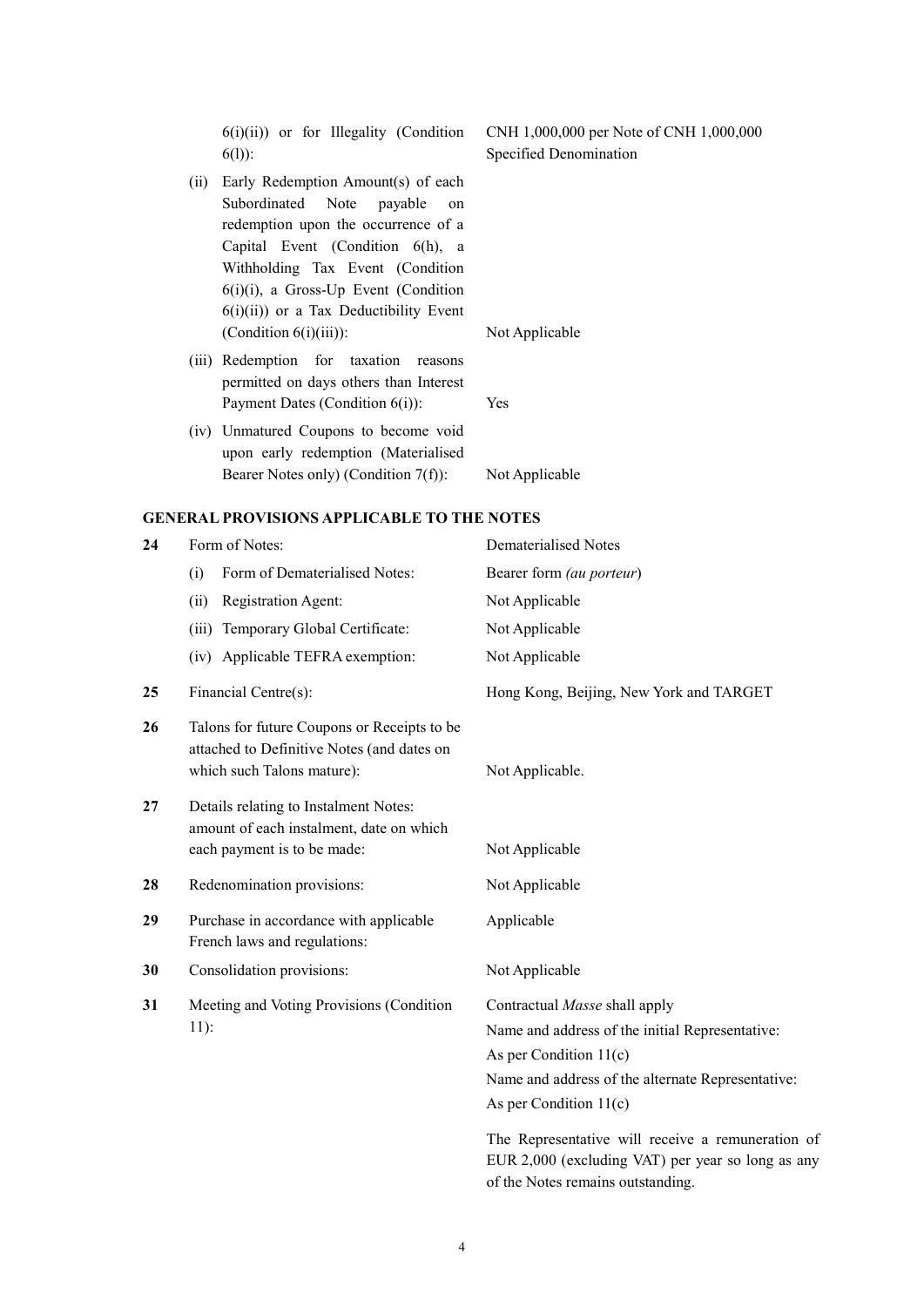# **RESPONSIBILITY**

The Issuer accepts responsibility for the information contained in these Final Terms. Signed on behalf of **BPCE** 

Duly represented by:

Jean-Philippe BERTHAUT, Responsable Emissions Groupe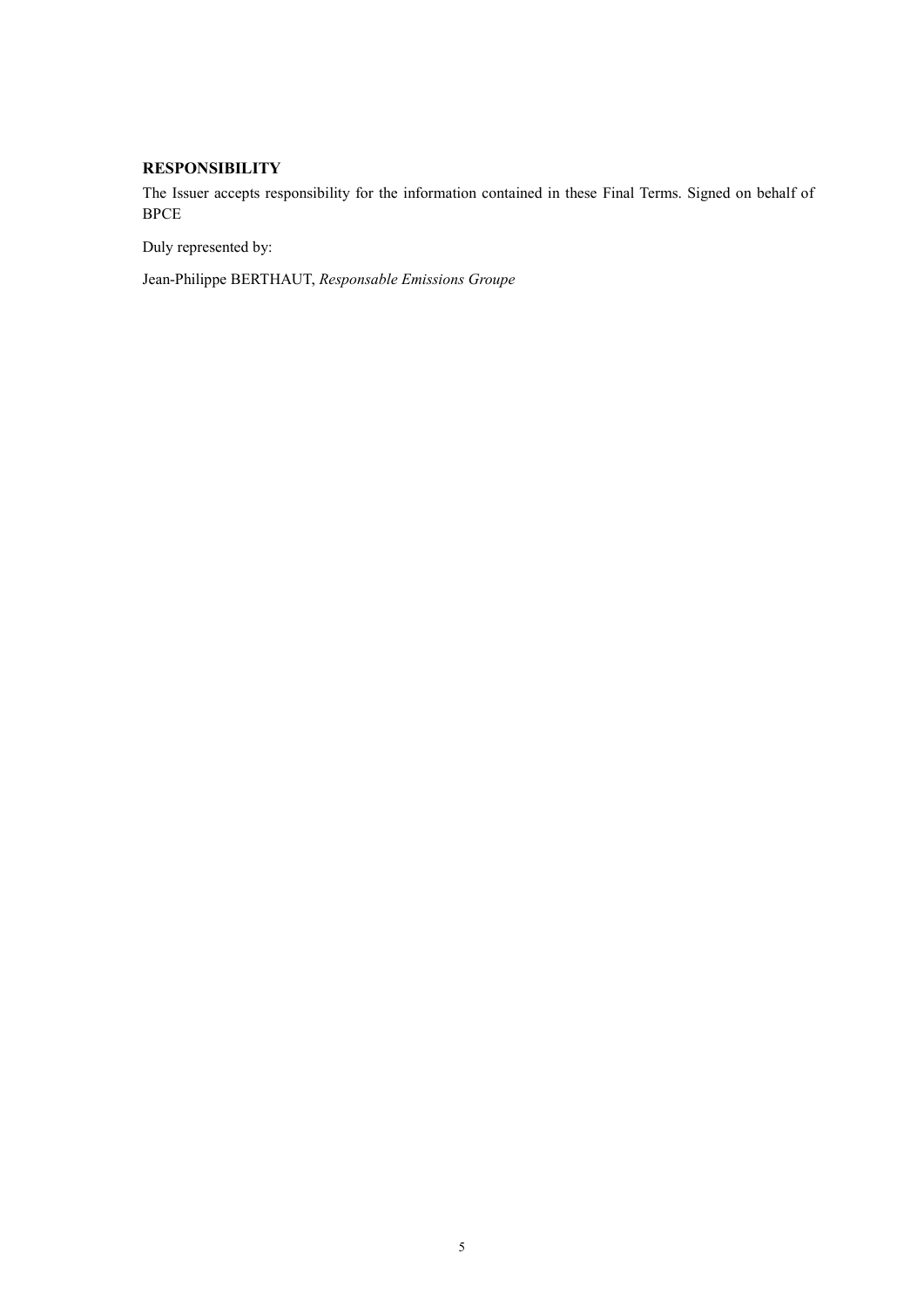# PART B – OTHER INFORMATION

## 1 LISTING AND ADMISSION TO TRADING

|                | Listing and Admission to trading                               | Application has been made by the Issuer (or on its<br>behalf) for the Notes to be listed and admitted to trading<br>on Euronext Paris with effect from the Issue Date. |
|----------------|----------------------------------------------------------------|------------------------------------------------------------------------------------------------------------------------------------------------------------------------|
| (11)           | Estimate of total expenses related to<br>admission to trading: | EUR 3,850                                                                                                                                                              |
| <b>RATINGS</b> |                                                                |                                                                                                                                                                        |
|                | Ratings:                                                       | The Notes to be issued have been rated:                                                                                                                                |

S&P: A+

S&P is established in the European Union and registered under Regulation (EC) No 1060/2009 as amended.

## 3 INTERESTS OF NATURAL AND LEGAL PERSONS INVOLVED IN THE ISSUE

 Save as discussed in "Subscription and Sale", so far as the Issuer is aware, no person involved in the offer of the Notes has an interest material to the offer.

### 4 YIELD

Indication of yield: 3.57 per cent. per annum The yield is calculated at the Issue Date on the basis of the Issue Price. It is not an indication of future yield. 5 OPERATIONAL INFORMATION ISIN: FR00140009L9 Common Code: 224909667 Depositaries: (i) Euroclear France to act as Central Depositary: Yes (ii) Common Depositary for Euroclear and Clearstream: No Any clearing system(s) other than Euroclear and Clearstream and the relevant identification number(s): Not Applicable Delivery: Delivery free of payment Names and addresses of additional Paying Agent(s) (if any): Not Applicable 6 DISTRIBUTION (i) Method of distribution: Non-syndicated (ii) If syndicated: Not Applicable (iii) If non-syndicated, name and address of Dealer: HSBC Bank plc 8 Canada Square London E14 5HQ

United Kingdom